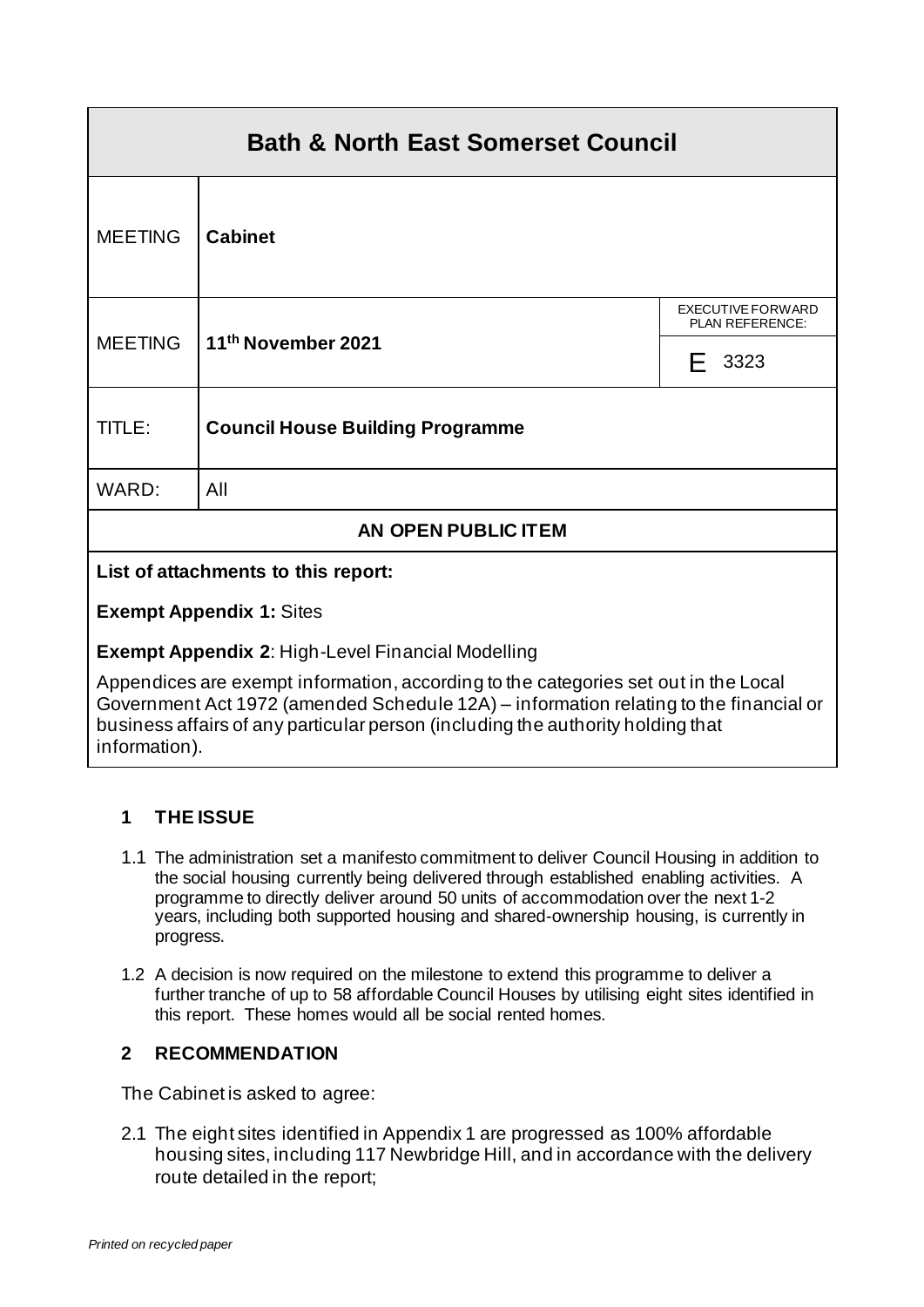- 2.2 Fully approve £413K from Provisional Affordable Housing Budget in 2021/22 to immediately progress scheme development work on five sites with funding coming from earmarked Right to Buy Receipts
- 2.3 The balance of funding of £11.73m identified in Appendix 2, will be incorporated into 2022/23 budget setting with approval subject to a full business case and confirmation of grant awards.
- 2.4 Individual scheme business cases will be authorised through the existing capital processes and in consultation with the relevant Cabinet Member.

## **3 THE REPORT**

#### **Background**

- 3.1 Since the transfer of the Council Housing stock to Curo (formerly Somer) in 1999 the delivery of affordable housing has typically been secured through either:
	- Section 106 planning agreements negotiated between developers and the Council, with the resultant affordable housing being purchased by Registered Providers (also known as Housing Associations).
	- 100% affordable housing schemes delivered by Registered Providers.
	- Bespoke schemes, usually specialist support schemes, commissioned by the Council but delivered by partners.
- 3.2 Delivery through this route has been very positive and in the last 10 years (up to March 2021) the Council has delivered around 1,902 affordable homes. These comprise 1,397 (70%) for rent and 505 (30%) for intermediate/affordable home ownership. In addition, there are a further 546 affordable housing units that have planning consent and are awaiting build-out.
- 3.3 Despite this positive rate of delivery demand for affordable housing in the district remains very high. There are now approximately 6,000 households on the Council's waiting list for social housing, with typically only around 600 properties becoming vacant each year.
- 3.4 This high demand for social housing is, at least in part, a factor of high local housing prices. Indeed, at a ratio of 12.5x average house price to average earnings the district remains one of the least affordable outside London<sup>1</sup>. Using a typical mortgage multiplier of 3.5x income means that around 75% of all firsttime buyers are unable to afford an average terraced property within the district. Renting is also expensive with the average market rent for a 2-bedroom flat currently around £1,096 per month. It should also be noted that these figures are averages with the city being significantly less affordable.
- 3.5 It is in context that the administration wishes to utilise Council resources, including surplus land and properties to further support the delivery of social housing where feasible and practical to do so.

### Current (Agreed) Programme of Council Affordable Housing Delivery

3.6 Over the past year the Council has been actively developing its own affordable housing delivery and housing management function. To date this has concentrated on those schemes where direct delivery can support the strategic

*Printed on recycled paper* <sup>1</sup> Hometrack Housing Intelligence (October 2021)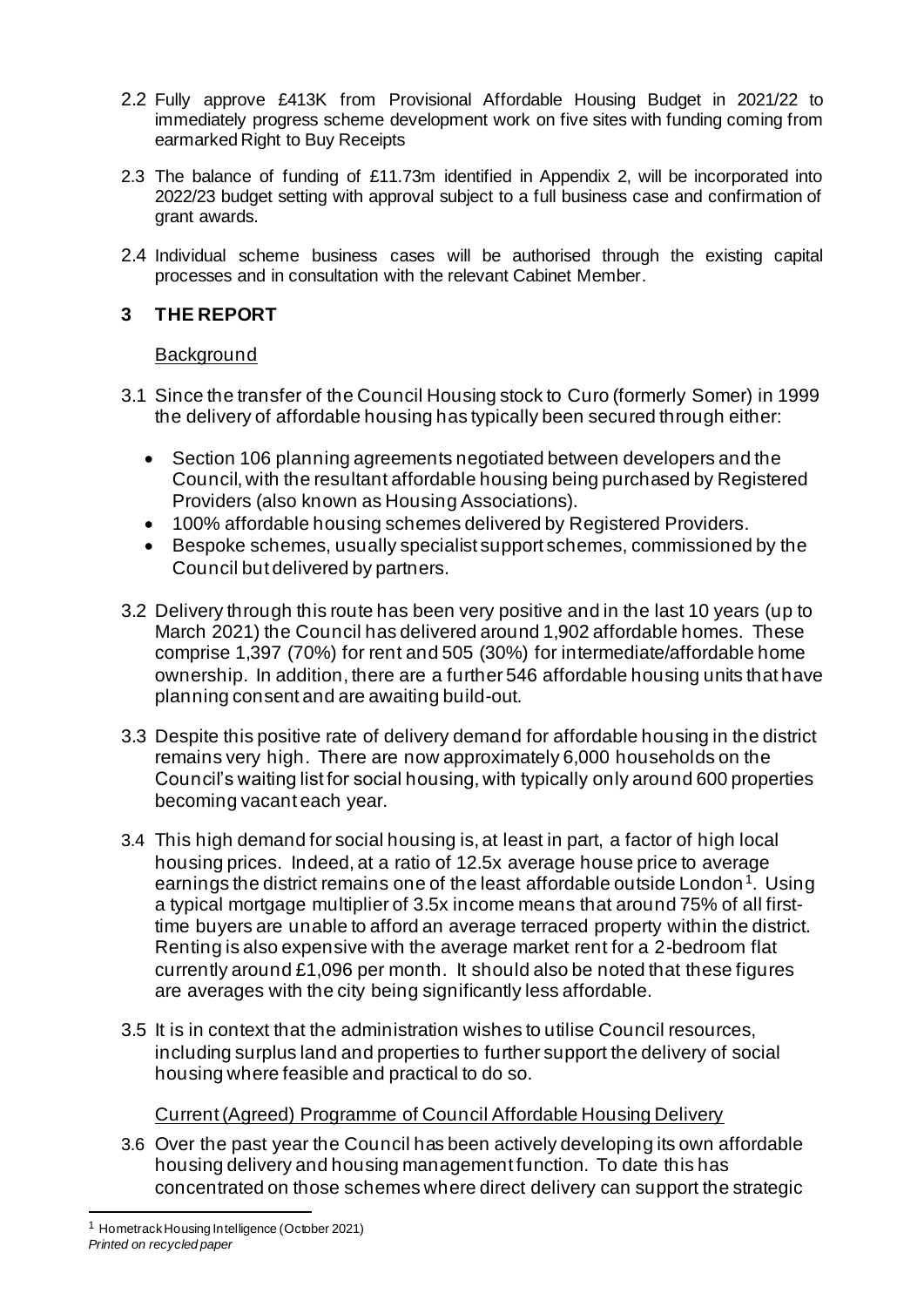housing priorities of the Council and provide added value. A programme is defined to directly deliver between 50 units of accommodation over the next 1-2 years, including both supported housing and shared-ownership housing. This initial phase of development has been funded through a combination of successful MHCLG/Homes England funding, scheme supported borrowing and modest use of the Council's affordable housing funding.

- 3.7 The schemes include:
	- Temporary Accommodation Scheme (13 units)

Hub & spoke model providing the Council with enhanced capacity and capability to ensure that we meet out statutory responsibilities to provide temporary accommodation to eligible homeless households. The scheme will be managed directly by the Council.

• Supported Housing Scheme (20 units)

Scheme will provide supported accommodation for former rough sleepers and build upon the good work achieved with rough sleepers during the covid pandemic. The Council will retain landlord functions but housing management & support functions will be provided by specialist partner agencies.

• Platform for Life Scheme (6-8 units)

This scheme will provide supported move-on accommodation for former rough sleepers in a shared house setting. Each house will accommodate up to 4 residents. The Council will retain landlord functions but housing management & client support functions will be provided by specialist partner agencies.

• Shared Ownership (8+ Units)

The original plan was to transfer these Aequus developed properties to another RP. However, this proved problematic and importantly the business case for shared-ownership properties supported the Council retaining ownership.

#### General Needs Council Affordable Housing Proposal

- 3.8 By utilising a number of Council assets that have been deemed surplus (or present an opportunity for limited and innovative development) the Council could meet the following key strategic objectives:
	- Secure additionality through 100% affordable housing schemes.
	- Allowing the Council to have greater control over the homes delivered, potentially including accelerated delivery; low-carbon developments and potentially innovation through Modern Methods of Construction (MMC).
- 3.9 The eight sites considered feasible at this initial stage are detailed in Appendix 1.
- 3.10 It is proposed that these schemes are delivered and owned directly by the Council (including the use of Aequus, the councils wholly owned housing company, where appropriate). As such the Council would be responsible for commissioning all aspects of the delivery, including design; financing; securing planning consent; build-out; and ongoing ownership of the land and residential units. The strategic benefits of the direct delivery approach include: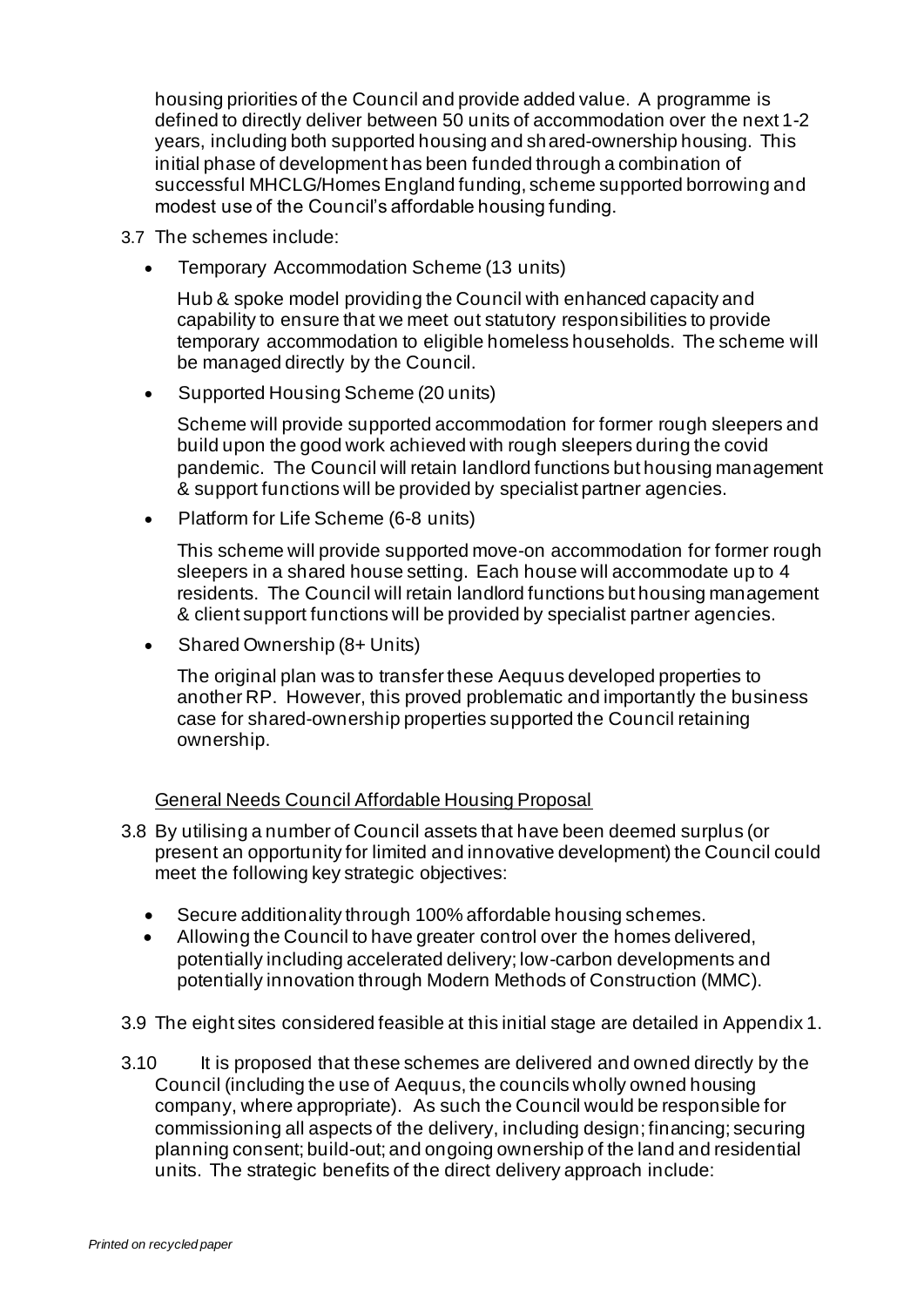- Provides the Council with full control over the design & build of units, thus full control over meeting strategic and corporate requirements, such as: product type; low-carbon development and potentially innovation through Modern Methods of Construction (MMC).
- Provides the Council with enhanced operational resilience, through increased housing options for front-line services, notably Housing and Adults.
- Relatively quick to mobilise and deliver.
- Develops in-house skill and competence.
- Reassures Homes England and the Regulator of Social Housing of our commitment to provide low-cost housing.
- By focusing on existing Council sites/schemes the option is complementary, rather than in competition, with the activities of our Homewest Registered Providers.
- Provides an asset that could be transferred at a subsequent date if required.

The disadvantages of the direct delivery approach include:

- Corporate risk. The Council takes all the development risk, both financial and reputational. This includes, but not limited to; planning risk and associated abortive costs, unforeseen works on-site and other potential cost pressures.
- Missing competences and capacity, mainly around project management, would need to be fully identified and plugged.
- Units would be subject to the Right to Buy legislation.
- The need to establish a Housing Revenue Account (HRA), should the total homes under management ultimately exceed 199 homes.
- 3.11 The high-level financial modelling of the council directly delivering these units can be seen in Appendix 2. The capital costs of delivering this 58-unit programme scheme would be around £12.1m of which £2.3m would be LA subsidy. The scheme, when using typical industry standards for Management, Maintenance, Voids & Bad Debts (MMVBD) would be revenue neutral. The model assumes a nil capital receipt, though the asset would be retained and enhanced.
- 3.12 On the five schemes where Aequus, the Council's wholly owned development company, have some prior involvement it is proposed that they are commissioned to support delivery. This utilises their development expertise and supports their ongoing work programme. The cost of this pre-development work would be approximately £413k. Officers will determine delivery proposals for the remaining three sites, which may also include Aequus.
- 3.13 Owning and managing council housing stock brings new responsibilities to the Council and risks. It is proposed to bring a full assessment of the options for the ongoing management of council housing to Cabinet in early 2022, following cross-party engagement and scrutiny in January. Housing Management functions include: property allocation and letting; rent and service charge collection; tenancy management; repairs and maintenance; and wider social conditions.

# **4 STATUTORY CONSIDERATIONS**

4.1 The delivery of Council Housing is supported by the following: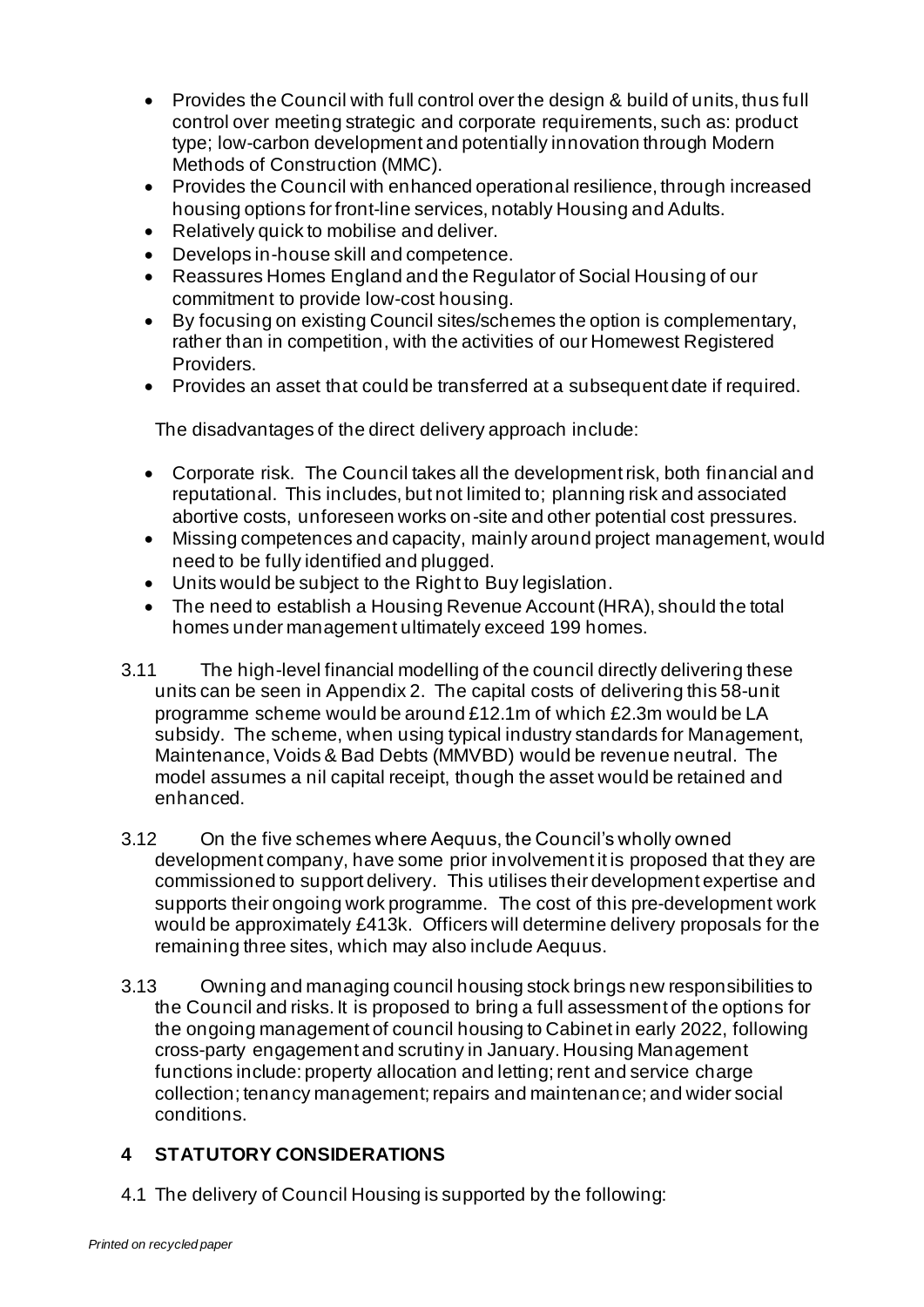- Local Government Act (section 2) which allows Councils to act to promote or improve the economic, social or environmental wellbeing of their area.
- Localism Act 2011 (sections 1-7) which provides the local authority's general power of competence.
- The Council is registered with the Regulator of Social Housing as a Local Authority Registered Provider of Social Housing.

### **5 RESOURCE IMPLICATIONS (FINANCE, PROPERTY, PEOPLE)**

- 5.1 The potential opportunity costs to utilising these surplus sites is detailed in Appendix 1, where known. The high-level financial details of the delivery route is referenced above and in more detail in Appendix 2. The total cost of the proposals is up to £12.1m; funded by tenant rents supporting borrowing of £6.4m, government grants of £3.4m (to be confirmed) and Council subsidy of £2.4m coming principally from right to buy capital receipts
- 5.2 Financial analysis has been carried out which shows proposals fit within the existing Affordable Housing Programme. The analysis demonstrates proposals are within borrowing approvals, and whilst borrowing will be supported by tenant rents, corporate supported borrowing in first year will ensure financing is secure while rents are established.
- 5.3 After the proposals, the future provisional programme outlined to subsidise future housing schemes of £1.058m in 2022/23 and £0.405m 2023/24, before considering of any future RTB receipts. Borrowing from rentals ought to be established as programme enhancement, subject to future business cases.
- 5.4 2021/22 Council budget setting assumed capital receipt from disposal of Site 1 in Appendix 1 at £300K and the proposed re-use rather than sale will require uplift to borrowing to compensate. Other properties are understood to be void but may impact on lost opportunity for commercial rents.
- 5.5 The Housing Service intend to recruit a Housing Delivery Manager, specifically to support the Council activity in housing delivery covering the Council Housing programme defined alongside the Council's other strategic housing sites. This role will be defined and funded from the programme as part of the business case.

#### **6 RISK MANAGEMENT**

6.1 A risk assessment related to the issue and recommendations has been undertaken, in compliance with the Council's decision making risk management guidance.

## **7 EQUALITIES**

7.1 A formal equalities impact assessment has not been undertaken on the proposal. However, the delivery of low-cost housing, particularly affordable housing, has a positive impact on equality. It provides affordable housing options for those residents would are unable to compete on the open-market and may otherwise be forced to leave the area or reside in unsuitable housing conditions. Nationally social housing also supports a disproportionate number of residents from minority ethnic groups, particularly black households; low-income residents including carers and those with a disability; and lone parents.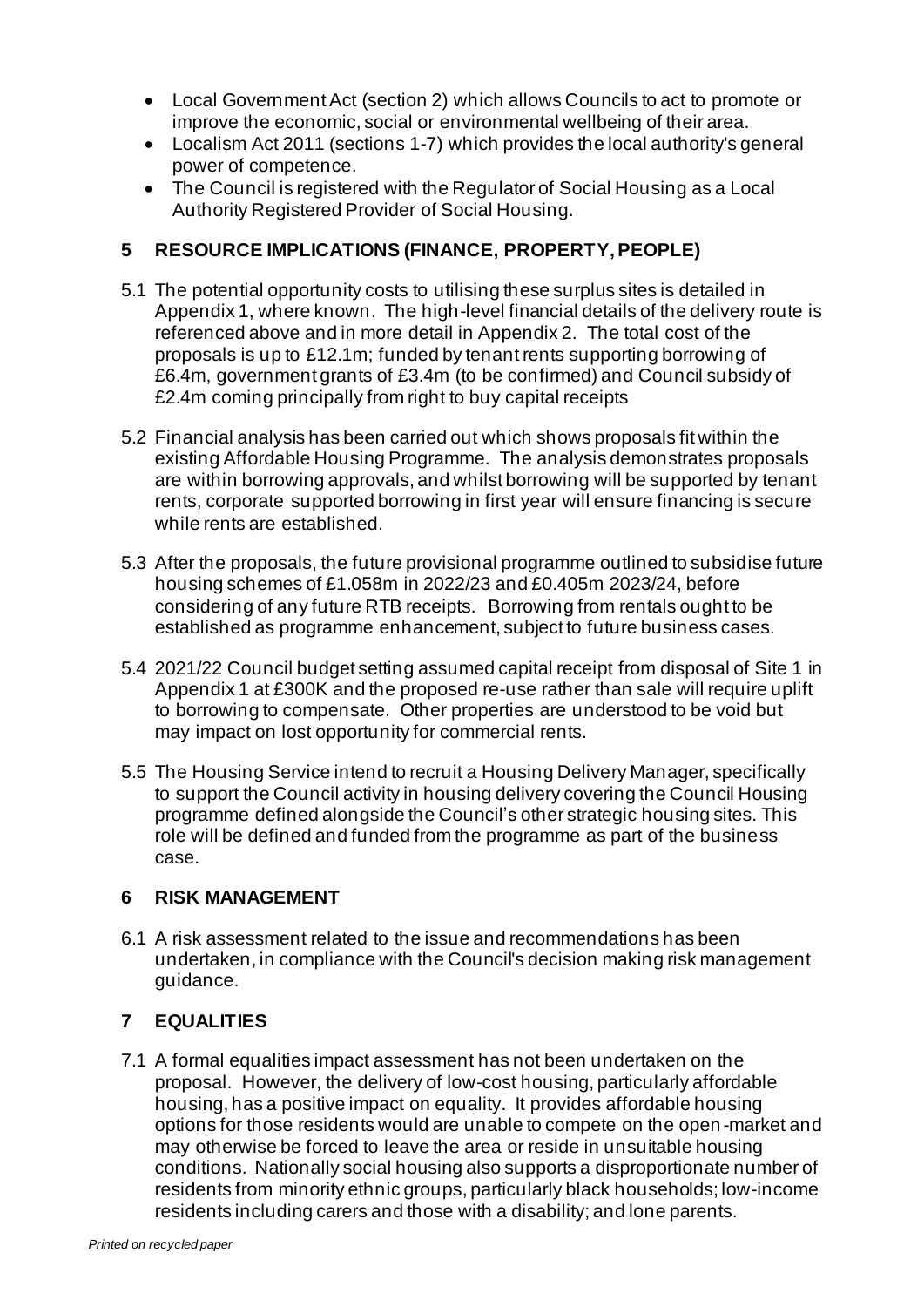#### 8 **CLIMATE CHANGE**

8.1 Housing is a key contributor to climate change. Any Council specified housing will be designed to meet the highest practical energy efficiency standards and where new-build the AECB standard for energy efficiency, thus contributing to meeting the Council's Climate Emergency targets.

#### **9 OTHER OPTIONS CONSIDERED**

- 9.1 As an alternative to direct delivery a joint venture/partnership approach with a Registered Provider was also considered. There are many models for joint ventures and partnerships. However, given the Council's strategic housing objectives and its existing (and potentially future) sites it is more likely that some form of contractual Strategic Development Partnership would be the most appropriate type of joint venture/partnership approach.
- 9.2 Developing the structure of partnership would require significant up-front procurement and legal work. However, the premise of similar such agreements is typically that the Council provides the land, and the partner funds, develops, owns and manages the homes. In return the Council receives 100% nomination rights. The partner would need to be an RP to meet HE grant funding and housing management requirements. An open procurement approach would demonstrate the value of the Council's offer to RP partners and whether all the Council's obligations could be met.
- 9.3 The benefits of the Joint Venture/Partnership Approach can include:
	- $\circ$  De-risks the development programme both at development and housing management stages, particularly on large sites/programmes.
	- o Provides access to greater capacity and breath of development and housing management competences and therefore the ability to operate at greater scale should future land opportunities arise.
	- o Removes any futures issues concerning opening an HRA.
	- o The Right to Acquire legislation (max of £11k discount), as applied to RP tenants, is less generous than Right to Buy, potentially reducing the likelihood of lost units.
- 9.4 The disadvantages of the Joint Venture/Partnership Approach are broadly the opposite of the benefits of the direct delivery approach, though the ones of particular note include:
	- o Long lead time for legal and procurement process, generally only cost effective when considering significant number of homes (typically 200+)
	- $\circ$  Even if the Council secured 100% nomination rights the RP would have the final say in allocations. As such this option does not enhance the Council's operational resilience when trying to house challenging clients.
	- $\circ$  The procurement and contracting of a suitable partner is unlikely to be quick and would take significant time to formalise.
	- o Our RP status could be at risk, given that this was based on an ambition to deliver our own social housing stock.
- 9.5 Whilst both delivery routes are practical and feasible the direct delivery route has been recommended on these eight sites as this is more aligned to the corporate